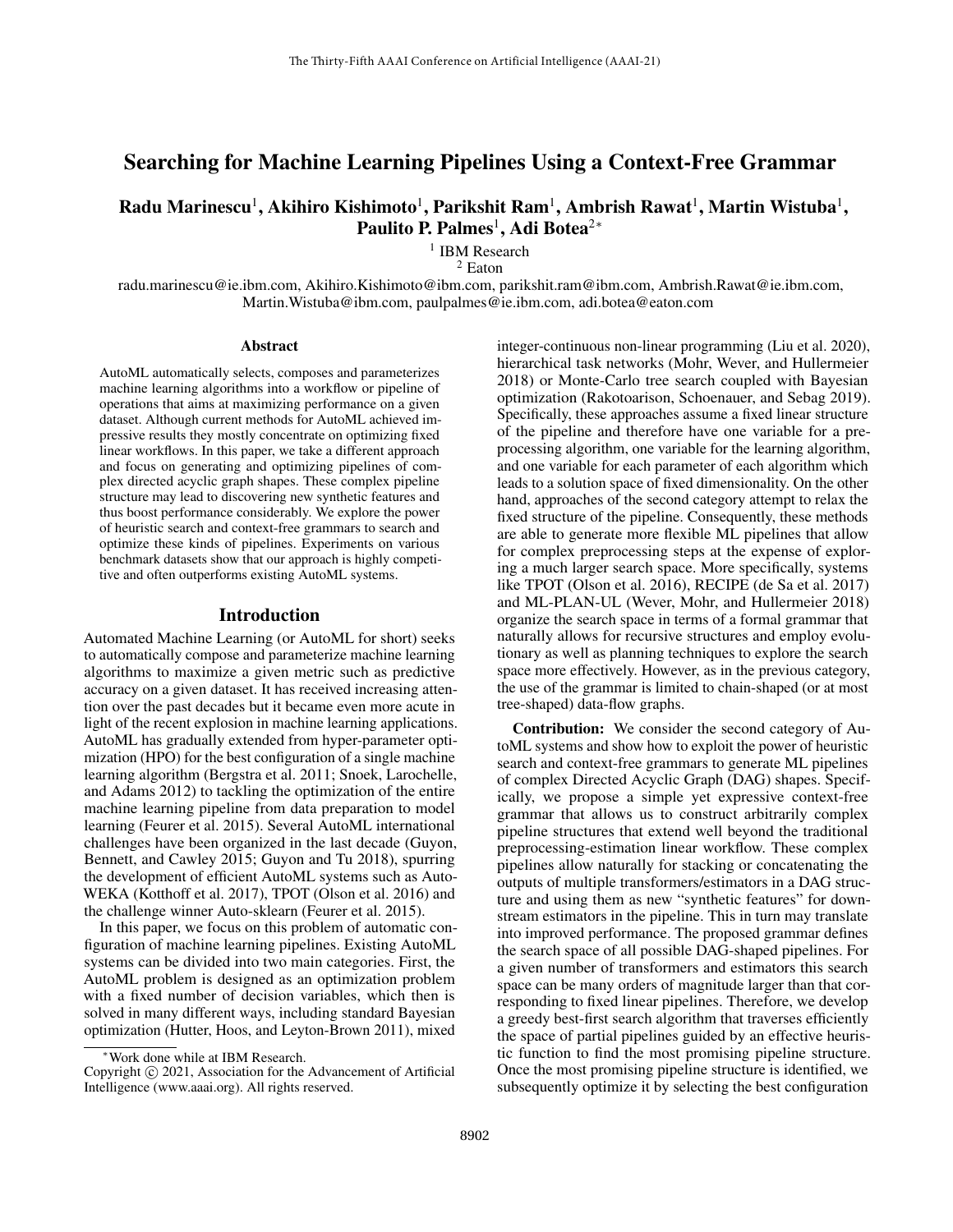of machine learning algorithms together with their hyperparameters. This way we can leverage any of the existing joint optimizers developed for fixed linear pipelines. Therefore, we put together all these ideas into a new AutoML system called PIPER and evaluate it extensively on a variety of benchmark datasets. Our results show conclusively that PIPER is highly competitive and often outperforms existing state-of-the-art AutoML systems.

## Related Work

Previous work on AutoML has focused on optimizing a fixed linear pipeline structure consisting of a data preparation step, a feature transformation step followed by the model learning step. Auto-WEKA (Thornton et al. 2012; Kotthoff et al. 2017) and Auto-sklearn (Feurer et al. 2015) are the main representatives for solving AutoML that apply the general purpose algorithm configuration framework SMAC (Hutter, Hoos, and Leyton-Brown 2011) based on Bayesian optimization (BO) to find optimal machine learning pipelines (Snoek, Larochelle, and Adams 2012; Hutter, Hoos, and Leyton-Brown 2011; Bergstra et al. 2011).

TPOT (Olson et al. 2016) is the first system that attempts to generate non-linear pipelines. It uses genetic programming to splice and concatenate randomly generated tree-shaped pipelines. One major drawback of TPOT is that it tends to generate a lot of invalid pipelines that cannot be trained. Therefore, more recent genetic programming based systems like RECIPE (de Sa et al. 2017), Auto-MEKA (de Sa, Freitas, and Pappa 2018) or Auto-DSGE (Assuncao et al. 2020) utilize a context-free grammar to generate and evolve only valid pipelines. However, none of these systems can generate and optimize complex DAG shaped pipelines.

ML-Plan (Mohr, Wever, and Hullermeier 2018) is a recent system that assumes a fixed linear structure of the pipelines and uses a form of AI planning called *hierarchical task networks* (HTN) to optimize the pipeline. In practice, it was highly competitive with Auto-sklearn and TPOT. The system was extended to deal with unlimited length pipelines thus allowing for more complex pre-processing workflows (Wever, Mohr, and Hullermeier 2018).

AlphaD3M (Drori et al. 2018) integrates reinforcement learning (RL) with Monte-Carlo Tree Search (MCTS) for solving AutoML problems but without imposing efficient decomposition over hyper-parameters and model selection. AutoStacker (Chen et al. 2018) focuses on ensembling and cascading to generate complex pipelines while the algorithm selection and hyper-parameter optimization is done using a discrete evolutionary search. Unlike our approach, AutoStacker does not consider transformers and therefore its search space is a subset of the search space defined by our grammar. Furthermore, our technique provides a natural decomposition of the search problem where heuristic search is used for the discrete optimization part and Bayesian optimization (or other relevant solvers) are used for the (continuous) hyper-parameter optimization part.

MOSAIC (Rakotoarison, Schoenauer, and Sebag 2019) combines MCTS with BO to optimize the algorithm selection and their hyper-parameters in a fixed pipeline structure. (Liu et al. 2020) developed an iterative ADMM based jointoptimization method that splits the algorithm selection phase and hyper-parameter optimization into two simpler subproblems using the augmented Lagrangian function. The approach is also restricted to fixed pipeline structures.

More recently, (Katz et al. 2020) use HTN planning and a context-free grammar to generate DAG-shaped pipelines. The system performs a problem agnostic "one-shot" enumerations of pipelines from the grammar which is shown to not perform significantly much better (or much worse) than a fixed 3-stage baseline. Furthermore, their problem dependent feedback scheme was shown to not perform better than the one-shot scheme. In contrast, our proposed system is problem adaptive and significantly outperforms the fixed 3-stage baseline (with the same joint optimizer) across various datasets as we will show in the experimental section.

Neural architecture search (NAS) is an area of AutoML which focuses on optimizing the architecture of a neural network. A variety of optimization methods has been explored for this task including RL (Zoph and Le 2017), evolutionary algorithms (Liu et al. 2018; Real et al. 2019), MCTS (Wang et al. 2019), and BO (Kandasamy et al. 2018). Similar to the problem of pipeline selection, a DAG containing different operators has to be generated. However, this problem is oftentimes reduced to finding a smaller DAG which is then repeated several times (Real et al. 2019). Furthermore, all state-of-the-art optimizers rely on key elements unique to NAS that do not trivially transfer to optimizing ML pipelines. Examples for these elements are weight-sharing between architectures (Pham et al. 2018) and a fully differentiable search that allows to learn the composition of the DAG (Liu, Simonyan, and Yang 2019). Therefore, NAS and pipeline selection for tabular data are related problems, which use similar techniques, but their actual execution is different.

## Background

## Context-Free Grammars

A *Context-Free Grammar* (CFG) (Segovia-Aguas, Jimenez, and Jonsson 2017) is a tuple  $G = \langle V, v_0, \Sigma, R \rangle$ , where V is a finite set of non-terminal symbols,  $v_0 \in V$  is the start nonterminal symbol,  $\sigma \in \Sigma$  is a finite set of terminal symbols, and  $R = {\alpha \rightarrow \beta | \alpha \in V, \beta \in (V \cup \Sigma)^* }$  is a finite set of production rules in the grammar. The semantics of the CFG is as follows: each  $v \in V$  represents a sub-language of the language defined by the grammar and  $\Sigma$  is the alphabet of the language defined by  $G$  and can contain the empty string, which we denote by  $\epsilon \in \Sigma$ . We denote by  $e_0$  the string that contains only the initial start symbol  $v_0$ .

Given a string  $e_1 = u_1 \alpha u_2 \in (V \cup \Sigma)^*$  and a rule  $r$ :  $\alpha \rightarrow \beta \in R$ , we say that  $e_1$  directly yields  $e_2 = u_1 \beta u_2$ , which we denote by  $e_1 \rightarrow_r e_2$ . Furthermore, we say that  $e_1$  yields  $e_n$  (denoted by  $e_1 \rightarrow^* e_n$  iff there exist strings  $e_1, \ldots, e_n \in (V \cup \Sigma)^*$  and rules  $r_1, \ldots, r_{n-1} \in R$ , such that for all  $1 \leq i < n$  we have that  $e_i \rightarrow_{r_i} e_{i+1}$ . In this case, we say that  $r_1 \cdot \ldots \cdot r_{n-1}$  is an *inducing sequence of rules* for the pair of strings  $(e_1, e_n)$ .

The language of a CFG,  $L(G) = \{e \in \Sigma^* : v_0 \to^* e\}$  is the set of all strings that contain only terminal symbols and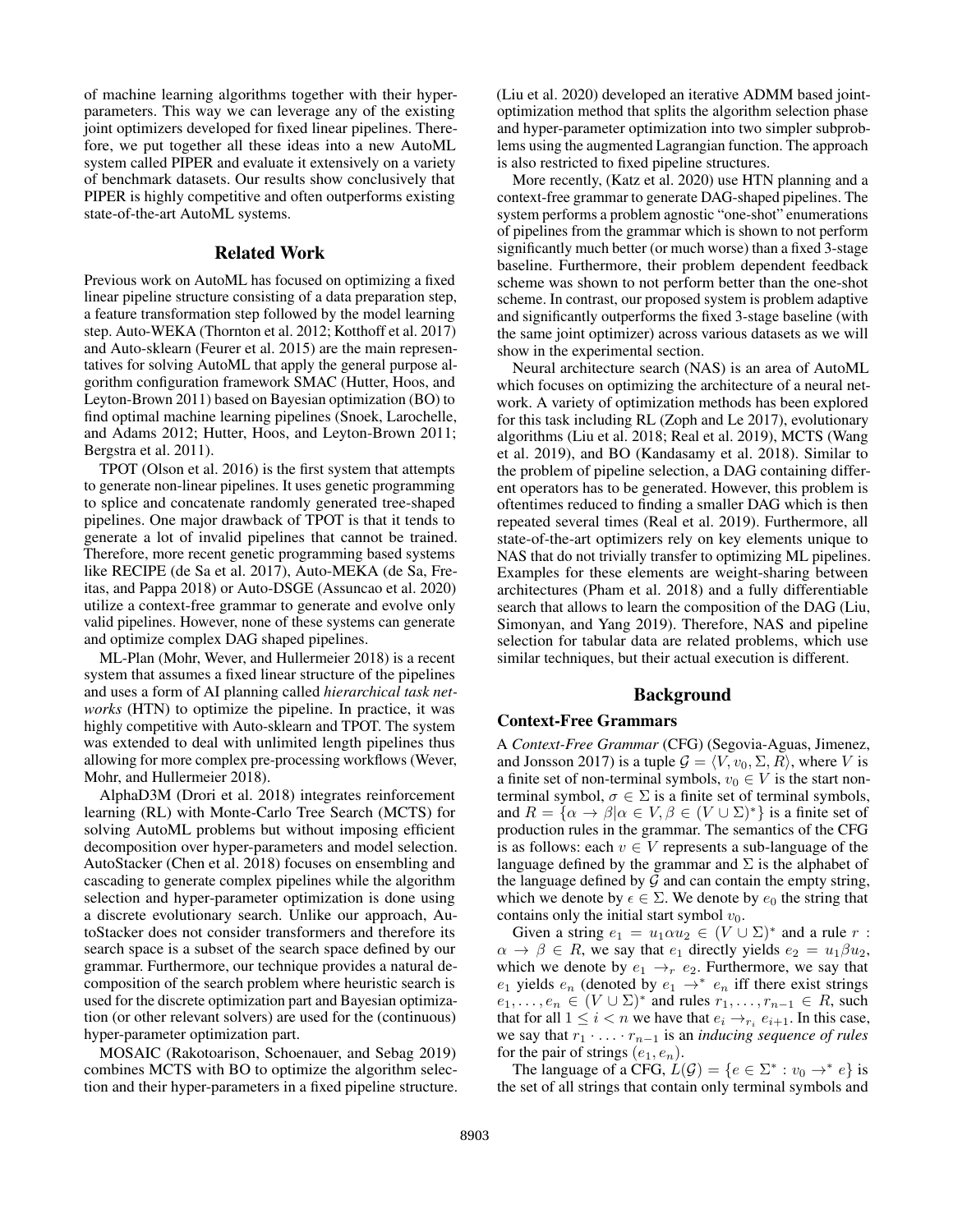that can be produced from the start symbol  $v_0$ .

## Heuristic Search

Consider a search space defined implicitly by a set of states (the nodes in the graph), operators that map states to states having costs or weights (the directed weighted arcs), a starting state  $n_0$  and a set of goal states. The task is to find the least cost solution path from  $n_0$  to a goal (Nilsson 1980), where the cost of a solution path is the sum of the weights or the product of the weights on its arcs. Best-First Search (BFS) is perhaps the most effective search algorithms to find the optimal solution path. Specifically, it explores the search space using a heuristic evaluation function  $f(n)$  that estimates the best cost solution path that passes through each node *n*. It is known that when  $f(n)$  is a lower bound on the optimal cost path the algorithm terminates with an optimal solution (Nilsson 1980; Pearl 1984).

The most popular variant of BFS is A\* (P. Hart and Raphael 1968), whose heuristic evaluation function is  $f(n) =$  $g(n) + h(n)$ , where  $g(n)$  is minimal cost from the root  $n_0$  to n along the current path, and  $h(n)$  underestimates  $h^*(n)$ , the optimal cost from  $n$  to a goal node. A\* search is known to be optimally efficient, namely it expands the smallest number of nodes compared with any other search strategy using the same heuristic function (Dechter and Pearl 1985).

Greedy Best-First Search (GBFS) belongs to the family of best-first search algorithms and uses  $f(n) = h(n)$ . Unlike BFS, GBFS is not guaranteed to terminate with the optimal solution, however, in many cases (e.g, (Helmert 2006)) is able to find reasonably good quality solutions relatively quickly.

# A Grammar For Generating Machine Learning Pipelines

In this section, we introduce a context-free grammar that allows us to construct arbitrarily complex pipeline shapes that extend well beyond the standard preprocessing-estimation linear workflows. We will define complex pipeline structures using two combinators denoted by  $>$  and  $\&$  which resemble those defined in the LALE library (Hirzel et al. 2019).

The > combinator performs the *pipe* operation, where  $\alpha > \beta$  is a pipeline where the data goes into the  $\alpha$  operator and the output of  $\alpha$  is piped into the  $\beta$  operator. The equivalent, but more verbose, way of performing this in scikit-learn is make\_pipeline( $[\alpha, \beta]$ ). The & combinator performs parallel independent executions, where  $\alpha \&$  $β$  is a (partial) pipeline with the operators  $α$  and  $β$  applied to the data independently in parallel. The output of this (partial) pipeline is typically piped into a special purpose operator to concatenate (or horizontally stack) the features. Therefore, the pipeline would be defined as  $(\alpha \& \beta) > \gamma$ , where  $\gamma$  is the concatenation operator, however, for simplicity, we will not show the concatenation step explicitly in the formal definition the grammar. This can be equivalently performed in scikit-learn with make\_union( $[\alpha, \beta]$ ). Note that, in the above examples, the operators  $\alpha$  and  $\beta$  can be ML operators as well as (partial) pipelines.



(c) Examples of pipeline structures

Figure 1: A context-free grammar for generating complex pipeline structures (or shapes).

AutoML Grammar We are now ready to present our context-free grammar for pipeline structures. Specifically, let  $\mathcal{G}_{ML} = \langle V, v_0, \Sigma, R \rangle$  be the grammar shown in Figure 1(a) where the set of non-terminal and terminal symbols are  $V = \{m, d\}$  and  $\Sigma = \{N, t, e, (,) \}$ , respectively and the start symbol is  $v_0 = m$ . For our purpose, the terminal symbols have the following semantics:  $N$  stands for a nooperation (NoOp) operator implying that the data is passed as is, e stands for an *estimator* (or a ML modeling operator such as a decision tree or a support vector machine), and  $t$ is used to denote a *transformer* (or a ML data-preprocessing and transformation operator such as normalization or PCA). The parenthesis ( and ) are used to group the operators in a consistent manner.

The set  $R$  contains 6 production rules that are used to encode the pipeline shape. The first rule for the non-terminal start symbol  $m$  indicates that the pipeline contains a data flow graph (denoted by the non-terminal  $d$ ) piped into a ML modeling step (or estimator e) as depicted graphically at the top of Figure 1(b). The following rules correspond to the non-terminal symbol  $d$  and allow it to be: (i) a nooperation (NoOp), implying that data is passed as is, (ii) a  $t$ corresponding to ML data-preprocessing and transformation operators, (iii) a linear extension of the pipeline via the recursion  $(d > d)$  thus allowing the pipeline to have arbitrary length and (iv) two other forms of extending the pipeline data-flow graph via the recursions  $(d\&e)$  and  $(d\&d)$  which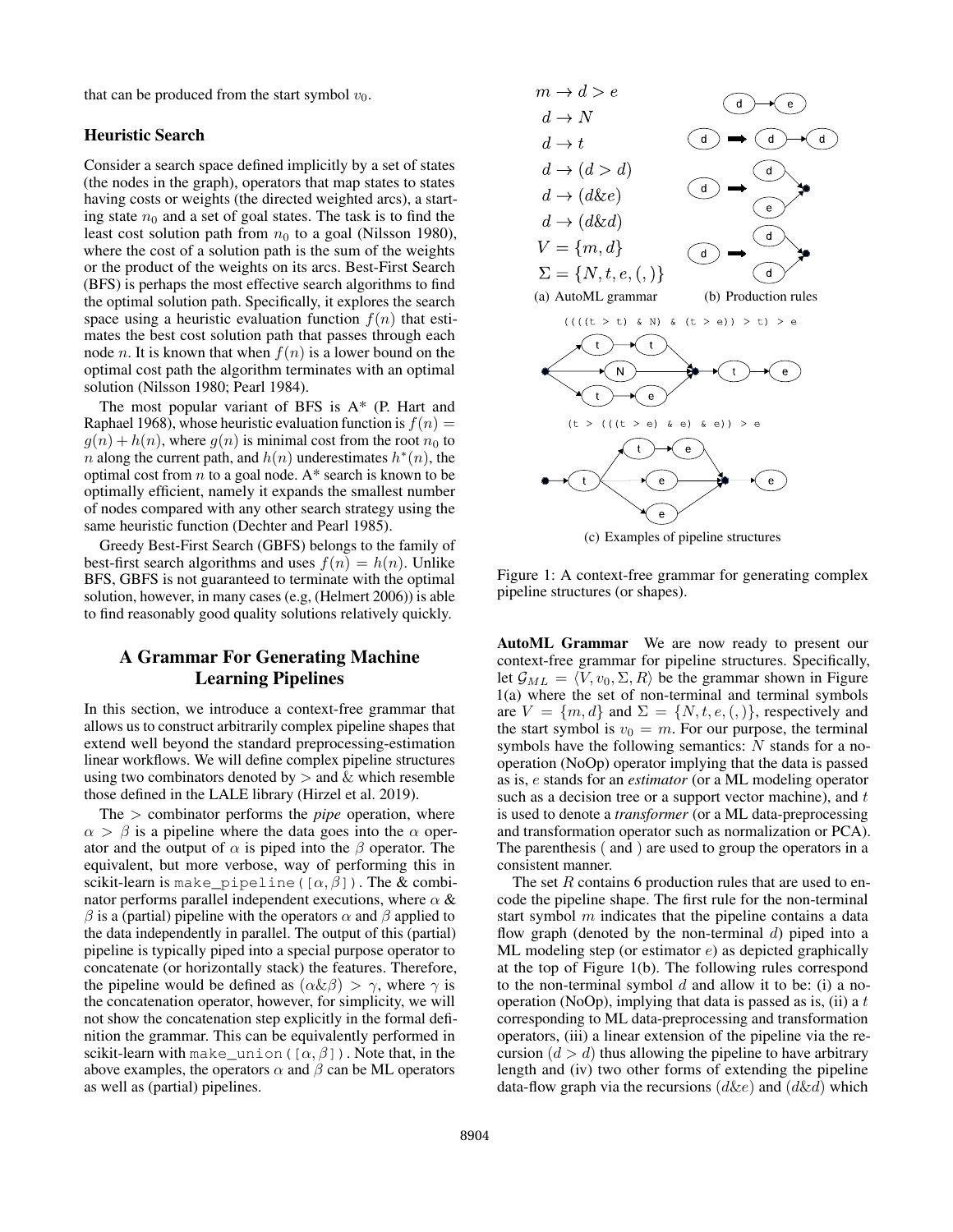Algorithm 1 PIPER: greedy best-first search for pipeline structure generation and optimization

**Require:** Grammar  $\mathcal{G}_{ML} = \langle V, v_0, \Sigma, R \rangle$ , dataset  $\mathcal{D}$ 1: procedure GBFS 2: Let *pipeline* =  $\emptyset$ <br>3: Let  $v_0$  be the start Let  $v_0$  be the start symbol of  $\mathcal G$ 4: Create a node  $r \in S_G$  and set r.symbols =  $v_0$ 5: Let  $h(r)$  = ESTIMATE $(r, \mathcal{D})$ ,  $OPEN = \{r\}$ 6: while  $OPEN$  is not empty or no timeout **do** 7: Select *n* from the top of  $OPEN$ 8: Remove *n* from OPEN 9: **if**  $\forall s \in n.\mathit{symbols}$ ,  $s \in \Sigma$  **then**<br>10: *pipeline* = *n.symbols*  $pi$ ipeline = n.symbols 11: break 12:  $succ(n) = EXPAND(n)$ 13: for all  $ch \in succ(n)$  do 14: **if**  $ch \notin OPER$  **then** 15: Let  $h(ch) = ESTIMATE(ch, \mathcal{D})$ 16:  $OPEN = OPEN \cup \{ch\}$ 17: Sort *OPEN* in ascending order of  $h(n)$ 18: return OPTIMIZE(pipeline, D) 19: function  $EXPAND(n)$ 20:  $succ = \emptyset$ <br>21: **for all**  $\alpha$ 21: **for all**  $\alpha \in n.symbols$ , such that  $\alpha \in V$  **do**<br>22: Let  $e_1 = n.symbols = u_1 \alpha u_2$ Let  $e_1 = n.symbols = u_1 \alpha u_2$ 23: for all rules  $r \in R$ ,  $r : \alpha \to \beta$  do 24: Apply  $e_1 \rightarrow_r e_2$  such that  $e_2 = u_1 \beta u_2$ 25: Create node *ch* and set *ch.symbols* =  $e_2$ <br>26:  $succ = succ \cup \{ch\}$  $succ = succ \cup \{ch\}$ 27: return succ 28: function ESTIMATE $(n, \mathcal{D})$ 29: for all  $i = 1$  to  $K$  do 30: Initialize  $m = n$ 31: repeat 32:  $succ(m) = EXPAND(m)$ 33: Randomly select  $ch \in succ(m), m = ch$ 34: **until**  $\forall s \in m.\mathit{symbols}$ ,  $s \in \Sigma$ <br>35: Let *pipeline* = *m.sumbols* Let  $pipeline = m.symbols$ 36: Set  $s_i = \mathcal{H}(pipeline, \mathcal{D})$ 37: **return**  $average(s_1, \ldots, s_K)$ 

allow the pipeline data-flow graph to contain parallel dataprocessing paths followed by a concatenation of features (see the bottom of Figure 1(b) for a graphical representation of these recursive rules for symbol  $d$ ). The reason behind the recursion  $(d\&e)$  is that an estimator is essentially a function – for example, binary classifiers generating class probabilities can be viewed as  $e : \mathcal{D} \to [0, 1]$  – therefore can be used a new feature generator for the input dataset D.

We say that a string  $s \in \mathcal{L}(\mathcal{G}_{ML})$  containing only terminal symbols corresponds to a *terminal or complete pipeline structure*. Alternatively, a string  $s \in (V \cup \Sigma)^*$  containing at least one non-terminal symbol represents a *partial pipeline structure*. Any partial pipeline can be extended to a complete one by applying the production rules defined by  $\mathcal{G}_{ML}$ . Furthermore, any pipeline structure  $s \in (v \cup \Sigma)^*$  can be associated with a directed acyclic graph (DAG)  $G=(U,E)$ where nodes correspond to symbols  $\{e, t, d, N\}$  and there is a directed edge between any two nodes whose corresponding

symbols are involved in  $a >$  or  $\&$  operators. For any sequence of consecutive & operators we introduce a *dummy node* that collects the edges from the nodes involved in the operators. In Figure 1(c) the dummy nodes are the solid black ones with three incoming edges. For clarity, we also add to G a *source node* that is connected to all nodes without incoming edges. By construction, G has only one *sink node*, namely a node without outgoing edges. Then, given a pipeline structure s and its corresponding DAG  $G$ , we define its length  $l(s)$  as the longest path from the source to the sink node in  $G$ . The width of s, denoted  $w(s)$  is defined as the largest in-degree of the dummy nodes of G. Clearly, if there are no dummy nodes in G then we assume  $w(s) = 1$ .

Example 1. *For illustration, in Figure 1(c) we show two possible complete pipeline structures that can be obtained using the grammar rules described above (we also include their corresponding strings). The first pipeline involves two parallel workflows consisting of a sequence of two transformations and a transformation followed by an estimation, respectively. The resulting new features are then concatenated with the original ones (which is facilitated by the middle NoOp step). This is then followed by another transformation and the final estimation step. The second pipeline starts with a transformation step followed by three parallel workflows involving additional transformations and estimations aimed at creating additional features which are then joined together and fed into the final estimation step. The pipeline structures have length 5 and width 3, respectively.*

Notice that, in contrast to other grammars proposed in the literature, such as (de Sa et al. 2017; Katz et al. 2020), our AutoML grammar does not commit the pipeline modules to specific transformers and estimators. Although it is possible to extend the grammar to include terminal symbols for transformers and estimators, we do not do that in this paper and focus instead on searching for the most promising shape.

## Search for Pipeline Structures

The AutoML grammar  $\mathcal{G}_{ML}$  defines a search space that allows us to search for the most promising DAG-shaped pipeline structure. Once such a structure is identified, we subsequently solve the combined algorithm selection and hyper-parameter optimization (CASH) problem (Thornton et al. 2012; Feurer et al. 2015) which selects the best machine learning methods for each of the pipeline steps and the corresponding hyper-parameters of these methods.

Clearly, the search space defined by  $\mathcal{G}_{ML}$  is infinite. Therefore, in practice, we bound the length and width of the pipeline structures in order to traverse a finite search space. However, even with bounded length and width, the search space associated with DAG-shaped pipelines is much larger than that associated with linear pipelines. More specifically, given  $T$  transformers and  $E$  estimators, for a chain-shaped fixed pipeline of length  $l$  (width is 1), the number of possible pipelines is  $O((T + E)^{l-1} \cdot E)$ . For example, with  $l = 4$ ,  $T = 6$  and  $E = 8$  we get over 21,000 pipelines not including hyper-parameters. In contrast, for DAG-shaped pipelines with maximum width  $w$ , the number of possible pipelines is bounded by  $O((T + E)^{w \cdot (l-1)} \cdot E)$ . With E, T as be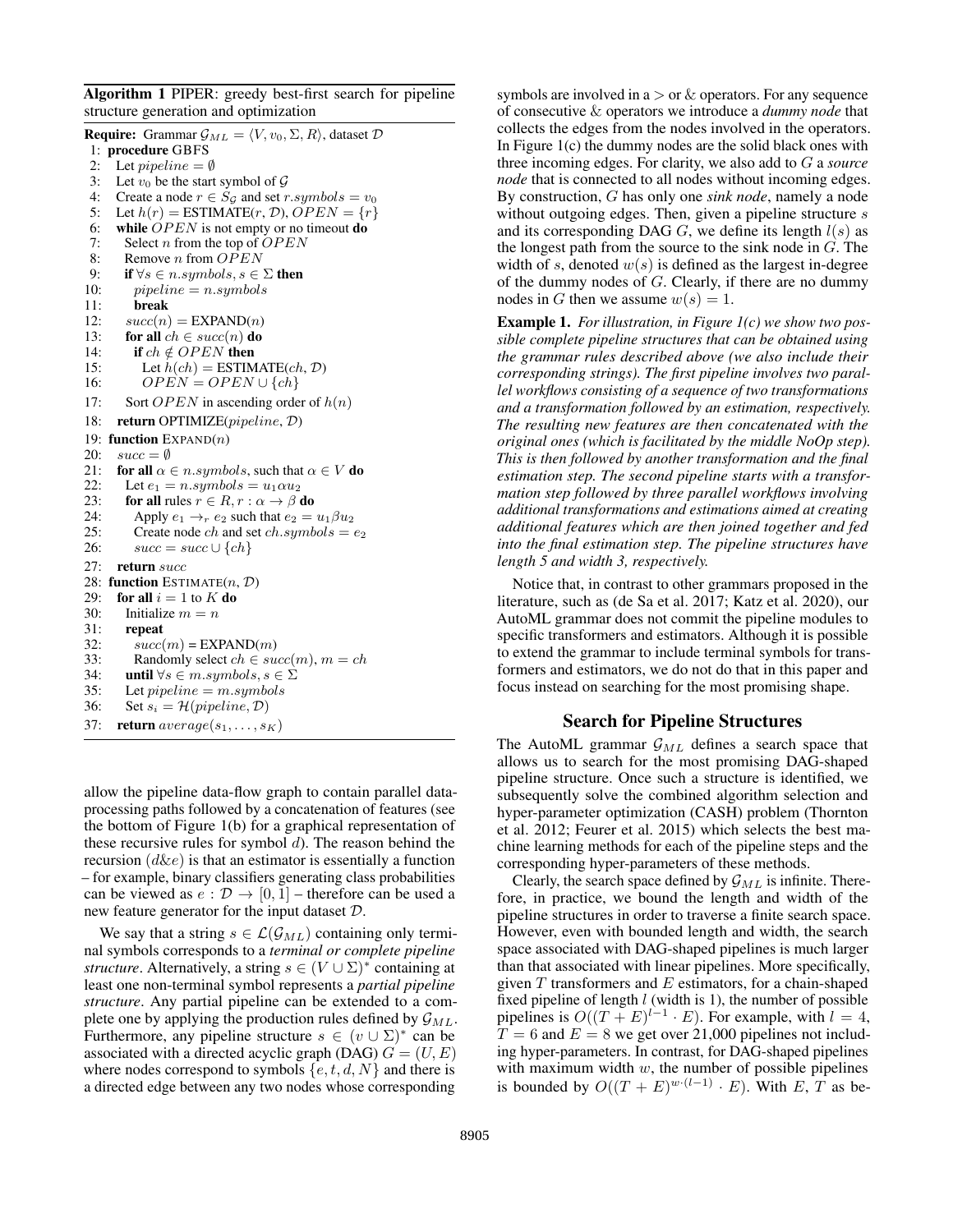fore and  $(l = 6, w = 4)$  (our setting used in experiments), the total possible pipelines without hyper-parameters is over  $6.7 \times 10^{23}$  which is clearly infeasible to search over without the grammar. This motivates our approach to first search for a promising pipeline structure and subsequently leverage any of the existing schemes for solving the CASH problem associated with the fixed pipeline structure identified.

#### Greedy Best-First Search

Algorithm 1 describes our greedy best-first search approach called PIPER (PIPeline grEedy seaRch) that finds and subsequently optimizes the most promising DAG-shaped pipeline for input dataset  $D$ . In the following,  $S_G$  denotes the search space defined by the input AutoML grammar  $\mathcal{G}_{ML} = \langle V, v_0, \Sigma, R \rangle$  where each node  $n \in S_G$  represents a partial pipeline structure and is associated with a string  $n.symbols \in (V \cup \Sigma)^*$  that encodes the pipeline structure according to the grammar rules. Moreover, each node  $n$  is associated with a heuristic value (or  $h$ -value) denoted by  $h(n)$ . We use  $succ(n)$  to denote n's successor nodes in  $S_g$ . The list  $OPEN$  maintains the search frontier and is assumed to be sorted in decreasing order of the nodes'  $h$ -values. Function  $EXPAND(n)$  describes how node *n* is expanded by generating its successors in the search space, while function ESTIMATE $(n, \mathcal{D})$  is used to compute n's h-value which estimates how promising the corresponding partial pipeline structure is for the input dataset  $D$ . The root of  $S<sub>G</sub>$  is labeled with the start symbol of  $\mathcal{G}_{ML}$ .

The search proceeds in the usual best-first manner. The node *n* with the best (i.e., highest) *h*-value is removed from the top of the  $OPEN$  list and is expanded by generating its successors according to the grammar rules (line 13). Specifically, let  $n.symbols$  be the string associated with the current node *n*. Then, for each non-terminal symbol  $\alpha \in n \, symbols$ such that  $n.symbols = u_1 \alpha u_2$  and for each grammar rule  $r \in R$  whose left hand side matches  $\alpha$  (i.e.,  $r : \alpha \to \beta$ ) the algorithm creates a new child node labeled by the new string obtained from applying rule  $r$  on  $n.symbols$ . Furthermore, for each successor node  $ch \in succ(n)$  we compute its corresponding h-value (line 16) before inserting it into the  $OPEN$  list. If the current node n has no successors then its labeling string n.symbols contains only terminal symbols and therefore it represents a complete pipeline structure. In this case, search terminates and PIPER subsequently optimizes the pipeline structure found by selecting the best configuration of transformers and estimators together with their hyper-parameters (line 22). This last stage is deferred to an off-the-shelf CASH optimizer as we will show next.

We note that during search PIPER can also cache symmetric pipeline structures (created due to ambiguity in the grammar) so that they are expanded only once.

## Heuristic Function

As is common to best-first search algorithms, the effectiveness of PIPER depends on the guiding heuristic function. We show next how to compute the heuristic function  $h(n)$ for each node  $n$  in the search space. Let  $n$  be the current search node and let  $P = n.symbols$  be its corresponding

(partial) pipeline structure. If  $P$  contains non-terminal symbols then we use the following strategy to compute  $h(n)$ . Let  $S = \{S_1, \ldots, S_K\}$  be a set of K randomly sampled terminal pipeline structures (in our experiments we used  $K = 10$ ) that can originate from  $P$  (lines 37–42). For each pipeline  $S_i$  we use a surrogate model H to predict the accuracy of  $S_i$ on the current dataset D, namely to compute  $s_i = \mathcal{H}(S_i, \mathcal{D})$ . Then  $h(n)$  is the average accuracy over set S (alternatively, one can use the maximum accuracy over  $S$ ). If P is a terminal pipeline structure then  $h(n) = H(P, D)$ . The surrogate model  $H$  is a random forest regressor trained on tuples of the form  $((\mathbf{x}_k, \mathbf{p}_i), r)$  where  $\mathbf{x}_k$  is vector of meta-features describing the k-th dataset  $\mathcal{D}_k$ ,  $\mathbf{p}_j$  is a vector of meta-features describing the j-th pipeline structure  $P_j$  and r is the predictive accuracy of  $P_j$  that was optimized for dataset  $\mathcal{D}_k$  using an off-the-shelf optimizer. For our purpose, we considered 15 datasets from the OpenML repository (Vanschoren et al. 2013) and for each dataset we generated 100 random pipeline structures (based on grammar  $\mathcal{G}_{ML}$ ) which we subsequently optimized using Hyperopt<sup>1</sup> (Bergstra et al. 2011) on a 70/30 split ratio for training and test data. The meta-features used to describe the datasets include standard statistical, information theoretic and landmark-based measures (Munoz et al. 2018), while the meta-features used to describe pipeline structures include the length and width of the pipeline structure, the number of estimators and transformers, as well as the number of  $>$  and  $\&$  symbols.

# Optimizing a Pipeline Structure

As mentioned before, once PIPER finds a solution or a terminal pipeline structure it needs to solve the CASH problem associated with that particular structure for the input dataset (line 22). Although there have been many successful CASH optimizers developed over the past years (e.g., Auto-sklearn (Feurer et al. 2015) or MOSAIC (Rakotoarison, Schoenauer, and Sebag 2019)), these methods are typically restricted to linear pipeline structures and cannot handle directly our complex pipeline structures. Therefore, we extended a recent CASH optimizer called ADMM (Liu et al. 2020) to handle DAG-shaped pipeline structures as well.

The ADMM system (Liu et al. 2020) provides a framework for AutoML that formulates the problem of joint algorithm selection and hyper-parameter optimization as a formal mixed continuous-integer nonlinear program, and leverages the classic *alternating direction method of multipliers* to decompose this problem into two easier sub-problems: (i) black-box optimization with a small set of continuous variables (corresponding essentially to the continuous hyper-parameters), and (ii) a combinatorial optimization problem involving only Boolean variables (corresponding to the machine learning operators and discrete hyper-parameters). Consequently, these (potentially simpler) sub-problems can be effectively addressed by existing AutoML techniques, allowing ADMM to solve the overall problem effectively. For example, we can use Bayesian optimization (Snoek, Larochelle, and Adams 2012) to solve the continuous sub-problem and random search

<sup>&</sup>lt;sup>1</sup>Available at https://pypi.org/project/hyperopt/. We extended Hyperopt to handle DAG-shaped pipelines.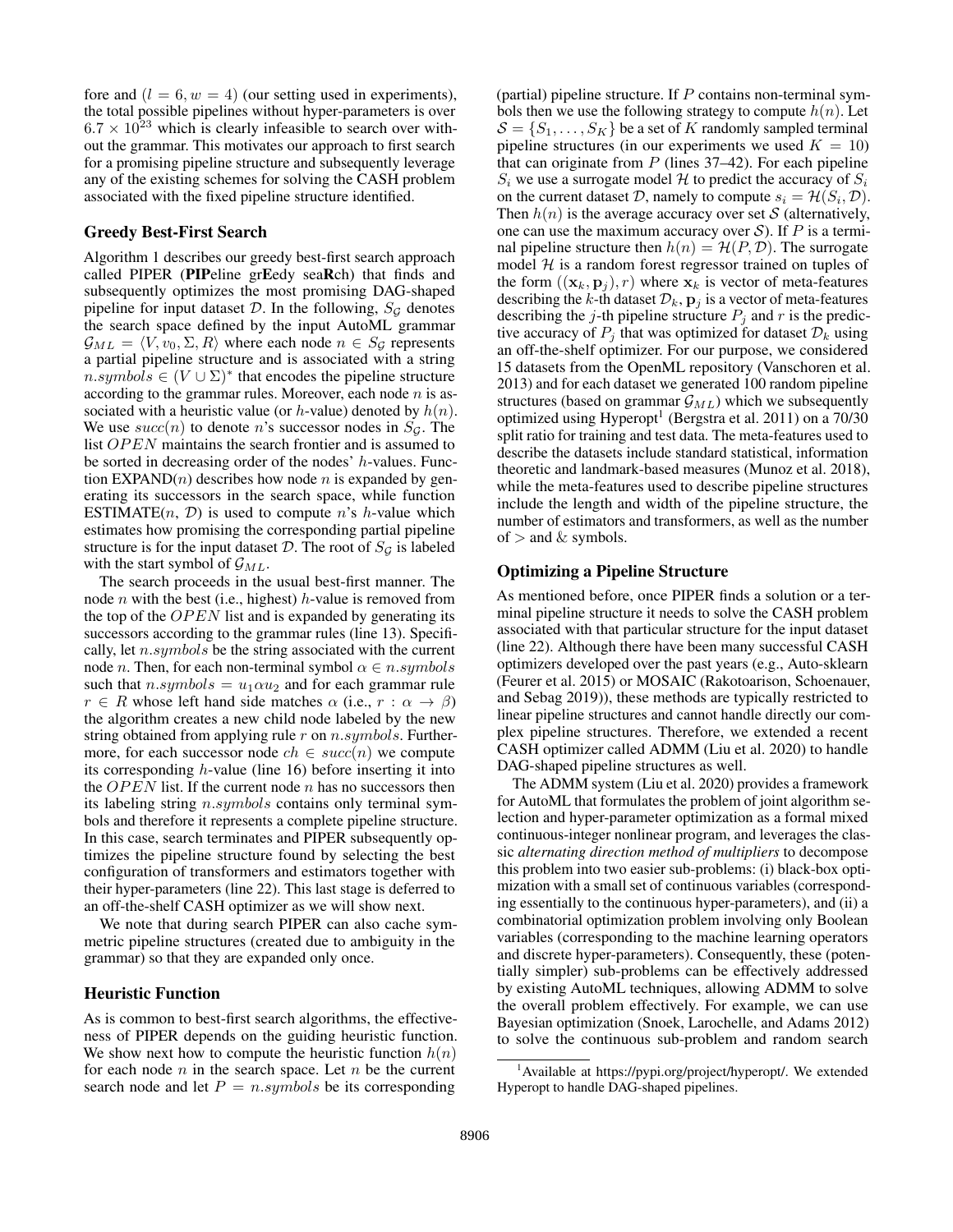(Bergstra and Bengio 2012) for the discrete optimization part, respectively.

# Variants

We discuss next two variants of PIPER that extend the greedy best-first search beyond the first solution thus aiming at finding better pipeline structures. The first extension, called hereafter PIPER<sub>X</sub> modifies Algorithm 1 as follows. For each leaf node  $n \in S_G$ , namely n.symbols encodes a terminal pipeline structure, PIPER<sub>X</sub> computes a more informed estimate for n.symbols than  $h(n)$  by first sampling a random configuration for the transformers and estimators in  $n.symbols$ together with their hyper-parameters, training the resulting pipeline on the training subset of the input dataset and subsequently evaluating the performance measure (e.g., classification error) on the test subset. This way,  $PIPER<sub>X</sub>$  keeps track of the best possible pipeline structure until the search space is exhausted or a time limit is reached. Then, the pipeline structure corresponding to the best solution found is optimized for the input dataset using the same CASH optimizer as the original PIPER.

The second variant which we denote by  $PIPER_Z$  also continues the greedy best-first search after the first solution is found, but unlike PIPER $<sub>X</sub>$ , it optimizes the pipeline structure</sub> corresponding to each leaf node  $n$  using the same CASH optimizer as PIPER. In practice, however,  $PIPER<sub>Z</sub>$  runs the CASH optimizer for a shorter amount of time compared with PIPER and  $PIPER<sub>X</sub>$ , respectively.

## Experiments

In this section, we evaluate empirically the performance of our proposed AutoML scheme for optimizing complex DAG-shaped pipelines. The algorithms were implemented in Python 3.6 using the scikit-learn algorithms (Pedregosa, Varoquaux, and Gramfort 2011) and we ran all experiments on a 2.6GHz CPU with 20GB of RAM.

#### Algorithms

We compare our proposed algorithms PIPER,  $PIPER_X$  and PIPER<sub>Z</sub> with the TPOT system<sup>2</sup> (Olson et al. 2016) as well as two of the most recent and best-performing AutoML systems, called MOSAIC<sup>3</sup> (Rakotoarison, Schoenauer, and Sebag 2019) and ADMM (Liu et al. 2020), respectively. We do not compare with Auto-sklearn (Feurer et al. 2015) because both MOSAIC and ADMM outperformed it by a significant margin (Rakotoarison, Schoenauer, and Sebag 2019; Liu et al. 2020). ADMM was configured with combinatorial multi-arm bandits for solving the discrete optimization sub-problem and Bayesian optimization for the continuous one, using 25 iterations per sub-problem as suggested in (Liu et al. 2020). Furthermore, for TPOT we set the population size to 100. All competing systems except for MOSAIC used 6 transformers (MinMaxScaler, RobustScaler, StandardScaler, Normalizer, Nyströem, PCA) and 8 estimators (GaussianNB, Gradient-BoostingClassifier, KNeighborsClassifier, LogisticRegression MultinomialNB, LinearSVC, RandomForestClassifier, ExtraTreesClassifier). On the other hand, MOSAIC uses the search space defined in (Rakotoarison, Schoenauer, and Sebag 2019) which includes a much larger set of ML operators, namely 16 estimators and 21 transformers (consisting of 13 pre-processing methods, 6 rescaling strategies and 2 balancing strategies). Moreover, the current implementation of MOSAIC does not provide a mechanism for customizing the search space so that the user could easily choose the transformers and estimators to be used. While TPOT can evolve tree-shaped pipelines, ADMM and MOSAIC are restricted to a fixed linear pipeline having a pre-processing step, a transformation step followed by an estimation step. We didn't run RECIPE (de Sa et al. 2017) because its Python 2.7 implementation lead to package version mismatch and different implementation of the base operators thus preventing us from having a fair comparison with PIPER, TPOT, MOSAIC and ADMM which all use Python 3.6.

#### Benchmarks

We consider a collection of  $50<sup>4</sup>$  binary and multi-class classification datasets from the OpenML repository (Vanschoren et al. 2013) containing missing values as well as both categorical and numerical features. To ensure a consistent evaluation, we converted the features of each dataset into numerical ones by first imputing any missing values with the most common value of the corresponding feature and subsequently one-hot encoding the categorical features. We report the *classification error* as the black-box objective (or performance measure) and evaluate it on a 70/30 train-test split for all competing algorithms. The total computational budget is set to 4 hours for each dataset and we average the performance over 10 independent runs. TPOT, MOSAIC, and ADMM use the entire time budget to optimize their corresponding fixed pipelines. PIPER and PIPER<sub>X</sub> allocate the first 20 minutes (1200 seconds) to the greedy best-first search for finding the most promising DAG-shaped pipeline structure while the remaining time is used for optimizing the pipeline structure found. PIPER<sub>Z</sub> allocates at most 10 minutes (600 seconds) for each terminal pipeline optimization and continues the search until the entire time budget is exhausted (see also the supplementary material).

#### Results

Figure 2 plots the average ranks across all datasets of the mean performance over 10 runs (lower rank is better). We can see that MOSAIC is the best performing system achieving the best average rank within the first 1.5 hours. After that, both PIPER and PIPER  $_X$  catch up and steadily outrank MOSAIC with PIPER  $_X$  achieving the best rank after 4 hours, followed by PIPER and MOSAIC in the third place. TPOT is the worst performing system, while  $PIPER_Z$  and ADMM are clearly outperformed by MOSAIC, PIPER and  $PIPER<sub>X</sub>$ . Note that in Figure 2(b), for the same set of operators (and

<sup>2</sup>Available at http://epistasislab.github.io/tpot/

<sup>&</sup>lt;sup>3</sup>Available at https://github.com/herilalaina/mosaic\_ml

<sup>4</sup>OpenML datasets: 3, 12, 15, 23, 29, 31, 36, 42, 54, 150, 179, 188, 469, 470, 991, 1053, 1067, 1169, 1461, 1464, 1468, 1475, 1486, 1489, 1492, 4135, 4532, 4538, 6332, 23381, 23517, 40685, 40981, 40996, 41002, 41138, 41142, 41143, 41146, 41147, 41150, 41159, 41161, 41163, 41164, 41165, 41166, 41167, 41168, 41169.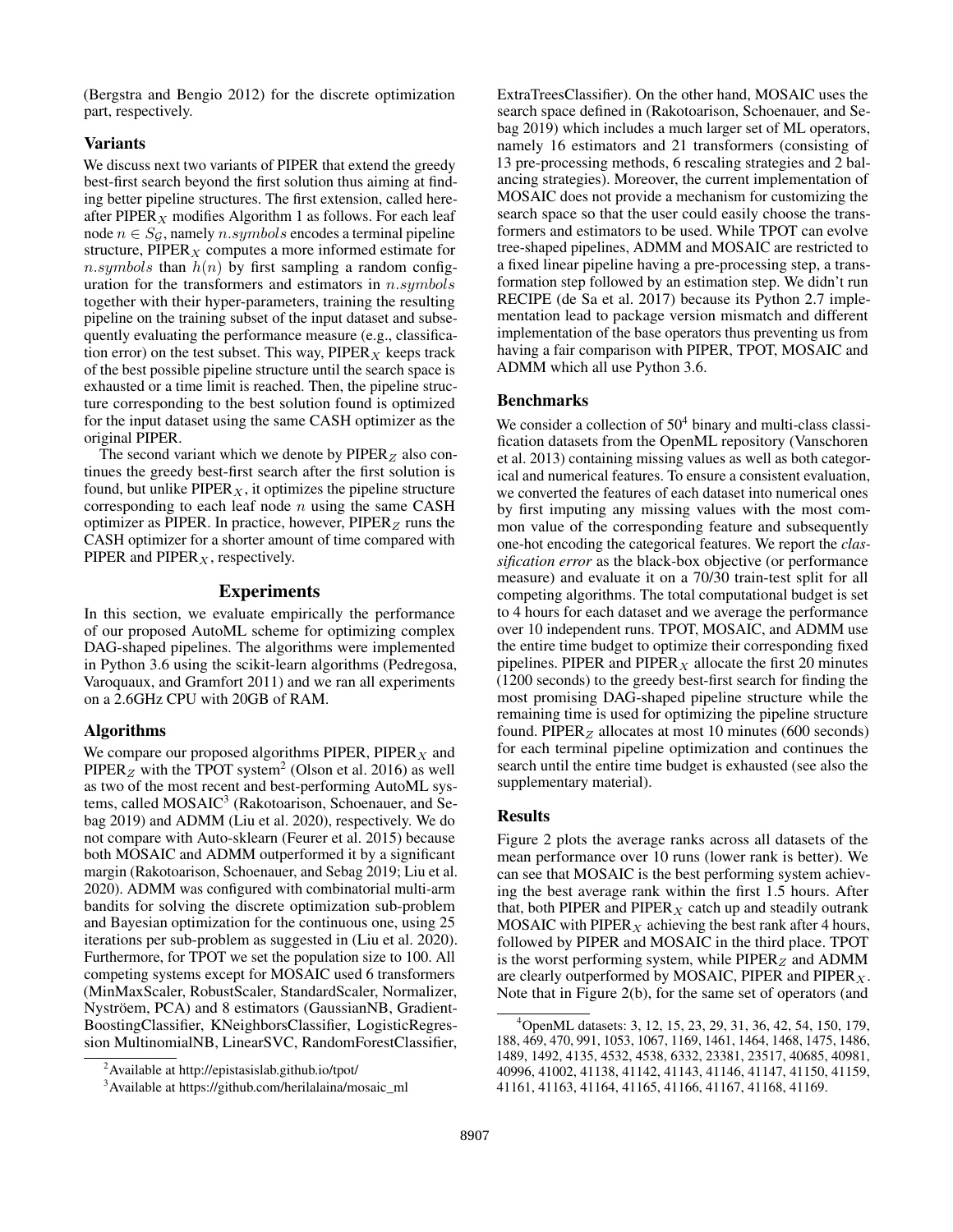

(b) All methods except MOSAIC (mean rank and standard deviation)

Figure 2: Average rank (across 50 datasets) of mean performance across 10 runs (lower rank is better).

hyper-parameter ranges), PIPER and  $PIPER<sub>X</sub>$  searching over the pipeline structures show a significant performance improvement over existing fixed structured schemes as opposed to TPOT which is not competitive to fixed structured schemes for the 4 hour computation horizon. Figure 2(a) highlights that even with access to a smaller set of operators compared to MOSAIC, the pipeline structure search in PIPER and  $PIPER<sub>X</sub>$  is able to overcome this handicap to be competitive to MOSAIC, again demonstrating the value of structure search.

Figure 3 plots the mean performance (classification error) as a function of time, for 9 representative datasets (for clarity, we use log scale on both axes). First, we see that MOSAIC finds reasonably good pipelines relatively quickly which is primarily due to its effective Monte-Carlo tree search strategy but also to the extended set of transformers and estimators

used. PIPER typically finds the most promising pipeline structure before the 20 minute mark and spends the remaining time optimizing it which in many cases converges to a good performance value. PIPER<sub>X</sub> is slower to find the best pipeline structure but because it explores a larger space than PIPER in many cases is able to optimize a better structure which often translates into better performance. Both PIPER and  $PIPER<sub>X</sub>$  are very competitive with ADMM and MOSAIC, in many cases converging to much better objective values. In contrast,  $PIPER_Z$  is very slow in converging to good results and this is because it only allocates a relatively small amount of time (10 minutes) for optimizing the pipeline structures visited. Finally, TPOT is the worst performing system across the majority of datasets considered.

In Table 1 we give the pipeline structures (together with the classification errors) that were found and subsequently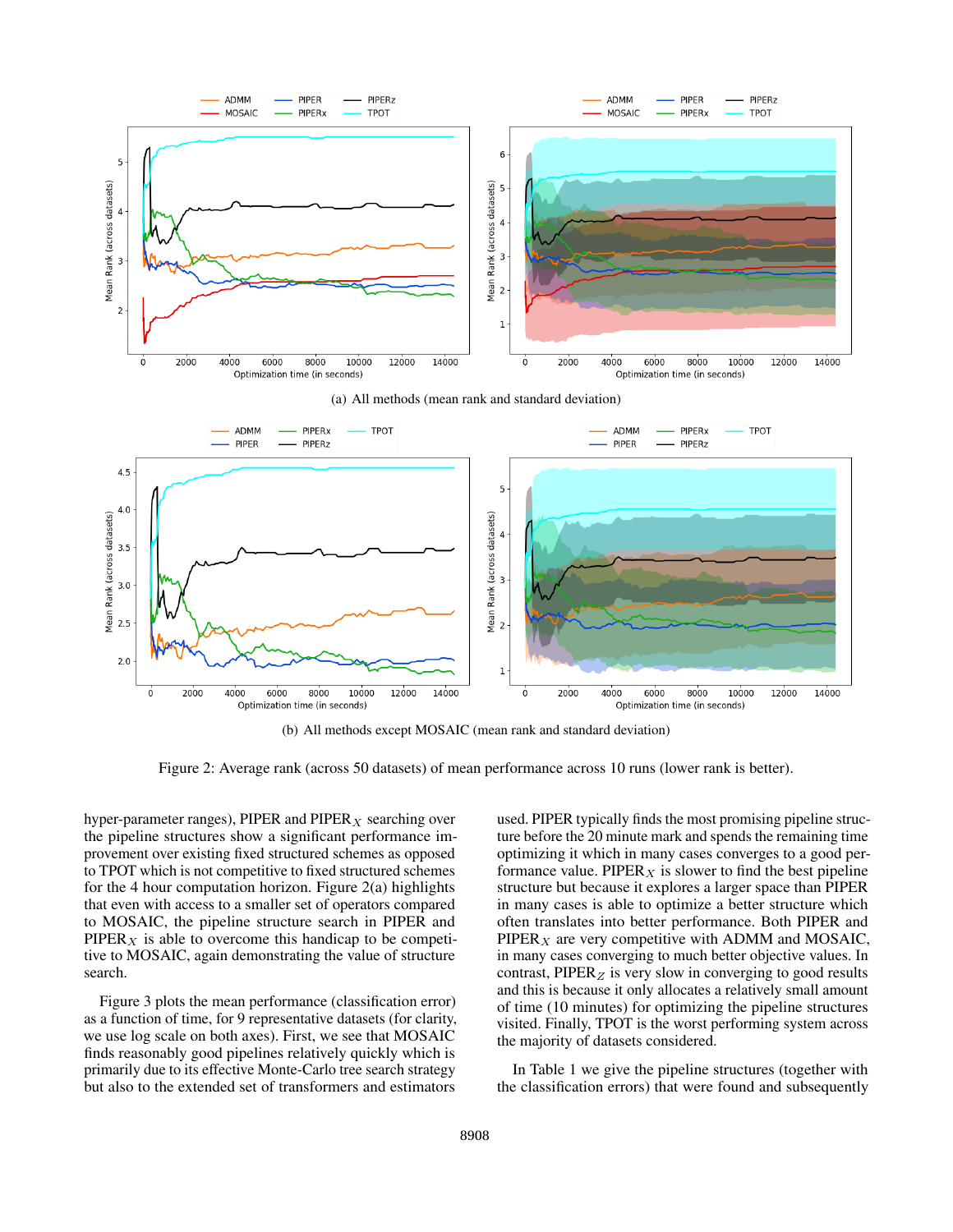

Figure 3: Mean performance (across 10 runs) vs time (in seconds) for representative datasets.

|       | dataset   PIPER $_X$                                     | error  |
|-------|----------------------------------------------------------|--------|
| 29    |                                                          | 0.0818 |
| 991   | ((t>((t&e)&e))&(t>(t&e)))>e<br>(((t>t>t)>((t&t)>t))&e)>e | 0.0014 |
| 1492  | $(t>(t \& e))>e$                                         | 0.2797 |
| 41167 | (t&t)                                                    | 0.2658 |

Table 1: Pipeline structures optimized by PIPER  $_X$ .

optimized by  $PIPER<sub>X</sub>$  on the datasets from Figure 3. We observe a wide variety of shapes that in many cases lead to improved performance over the competitors.

## **Conclusion**

The paper explores the power of heuristic search and contextfree grammars to generate machine learning pipelines having directed acyclic graph shapes. These more complex pipelines go beyond the traditional fixed linear workflows and have the potential to discover additional hidden features which

in turn could translate into improved performance. We developed a greedy best-first search scheme that first traverses the search space of possible pipeline structures in order to identify the most promising one and subsequently optimizes the best structure found by selecting the best configuration of machine learning algorithms and their hyper-parameters. We also discuss several variants of this approach. Our empirical evaluation on a variety of datasets demonstrates the competitiveness of our approach which often outperforms current state-of-the-art AutoML systems. Future work includes the development of new heuristic search algorithms, more accurate heuristic functions as well as interleaved computation between heuristic search and pipeline optimization.

# References

Assuncao, F.; Lourenco, N.; Ribeiro, B.; and Machado, P. 2020. Evolution of Scikit-Learn Pipelines with Dynamic Structured Grammatical Evolution. In *International Con-*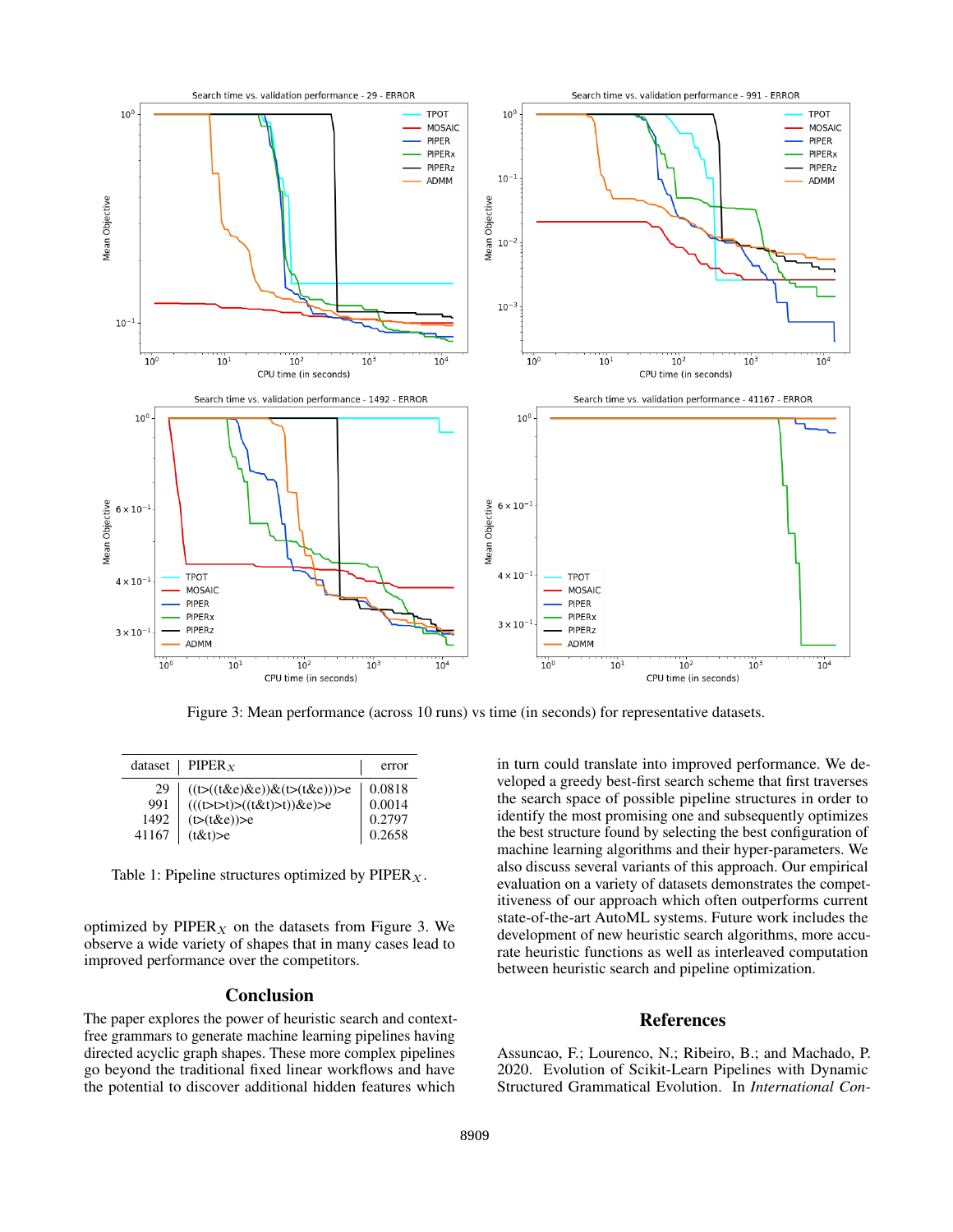*ference on the Application of Evolutionary Computation*, 530–545.

Bergstra, J.; and Bengio, Y. 2012. Random Search for Hyper-Parameter Optimization. *Journal of Machine Learning Research* 13(1): 281–305.

Bergstra, J. S.; Bardenet, R.; Bengio, Y.; and Kegl, B. 2011. Algorithms for Hyper-Parameter Optimization. In *Advances in Neural Information Processing Systems (NIPS)*, 2546–2554.

Chen, B.; Wu, H.; Mo, W.; Chattopadhyay, I.; and Lipson, H. 2018. Autostacker: A compositional evolutionary learning system. In *Genetic and Evolutionary Computation Conference (GECO)*, 402–409.

de Sa, A.; Freitas, A.; and Pappa, G. 2018. Automated Selection and Configuration of Multi-Label Classification Algorithms with Grammar-Based Genetic Programming. In *International Conference on Parallel Problem Solving from Nature*, 308–320.

de Sa, A.; Pinto, W.; Oliveira, L.; and Pappa, G. 2017. RECIPE: A Grammar-Based Framework for Automatically Evolving Classification Pipelines. In *European Conference on Genetic Programming (EuroGP)*, 246–261.

Dechter, R.; and Pearl, J. 1985. Generalized Best-First Search Strategies and the Optimality of A\*. *In Journal of ACM* 32(3): 505–536.

Drori, I.; Krishnamurthy, Y.; Rampin, R.; de Paula Lourenco, R.; Ono, J.; Cho, K.; Silva, C.; and Freire, J. 2018. Alphad3m: Machine learning pipeline synthesis. In *Workshop on AutoML (ICML)*.

Feurer, M.; Klein, A.; Eggensperger, K.; Springenberg, J.; Blum, M.; and Hutter, F. 2015. Efficient and robust automated machine learning. In *Advances in Neural Information Processing Systems*, 2962–2970.

Guyon, I.; Bennett, K.; and Cawley, G. 2015. Design of the 2015 Chalearn AutoML challenge. In *IJCNN*, 1–8.

Guyon, I.; and Tu, W.-W. 2018. Automatic Machine Learning Challenge 2018: Towards AI for Everyone. In *PAKDD 2018 Data Competition*.

Helmert, M. 2006. The Fast Downward Planning System. *Journal of Artificial Intelligence Research* 26: 191–246.

Hirzel, M.; Kate, K.; Shinnar, A.; Roy, S.; and Ram, P. 2019. Type-Driven Automated Learning with Lale. *CoRR* abs/1906.03957. URL http://arxiv.org/abs/1906.03957.

Hutter, F.; Hoos, H.; and Leyton-Brown, K. 2011. Sequential model-based optimization for general algorithm configuration. In *International Conference on Learning and Intelligent Optimization (LION)*, 507–523.

Kandasamy, K.; Neiswanger, W.; Schneider, J.; Poczos, B.; and Xing, E. 2018. Neural architecture search with Bayesian optimisation and optimal transport. In *NeurIPS*.

Katz, M.; Ram, P.; Sohrabi, S.; and Udrea, O. 2020. Exploring Context-Free Languages via Planning: The Case for Automating Machine Learning. In *International Conference on Automated Planning and Scheduling*, 403–411.

Kotthoff, L.; Thornton, C.; Hoos, H.; Hutter, F.; and Leyton-Brown, K. 2017. Auto-weka 2.0: Automatic model selection and hyperparameter optimization in weka. *J. Mach. Learn. Res.* 18(1): 826–830.

Liu, H.; Simonyan, K.; Vinyals, O.; Fernando, C.; and Kavukcuoglu, K. 2018. Hierarchical representations for efficient architecture search. In *ICLR*.

Liu, H.; Simonyan, K.; and Yang, Y. 2019. DARTS: Differentiable Architecture Search. In *7th International Conference on Learning Representations, ICLR 2019, New Orleans, LA, USA, May 6-9, 2019*.

Liu, S.; Ram, P.; Vijaykeerthy, D.; Bouneffouf, D.; Bramble, G.; Samulowitz, H.; Wang, D.; Conn, A.; and Gray, A. 2020. An ADMM Based Framework for AutoML Pipeline Configuration. In *Association for the Advancement of Artificial Intelligence (AAAI)*.

Mohr, F.; Wever, M.; and Hullermeier, E. 2018. ML-Plan: Automated machine learning via hierarchical planning. *Machine Learning* 107(1): 1495–1515.

Munoz, M. A.; Villanova, L.; Baatar, D.; and Smith-Miles, K. 2018. Instance spaces for machine learning classification. *Machine Learning* 107(1): 109–147.

Nilsson, N. J. 1980. *Principles of Artificial Intelligence.* Tioga.

Olson, R.; Bartley, N.; Urbanowicz, R.; and Moore, J. 2016. Evaluation of a Tree-based Pipeline Optimization Tool for Automating Data Science. In *Genetic and Evolutionary Computation Conference (GECO)*, 485–492.

P. Hart, N. N.; and Raphael, B. 1968. A formal basis for the heuristic determination of minimum cost paths. *IEEE Transactions on Systems Science and Cybernetics* 8(2): 100– 107.

Pearl, J. 1984. Heuristics: Intelligent Search Strategies. In *Addison-Wesley*.

Pedregosa, F.; Varoquaux, G.; and Gramfort, A. 2011. Scikitlearn: Machine learning in Python. *Journal of Machine Learning Research* 12(1): 2825–2830.

Pham, H.; Guan, M. Y.; Zoph, B.; Le, Q. V.; and Dean, J. 2018. Efficient Neural Architecture Search via Parameter Sharing. In *Proceedings of the 35th International Conference on Machine Learning, ICML 2018, Stockholmsmässan, Stockholm, Sweden, July 10-15, 2018*, 4092–4101.

Rakotoarison, H.; Schoenauer, M.; and Sebag, M. 2019. Automated Machine Learning with Monte-Carlo Tree Search. In *International Joint Conference on Artificial Intelligence (IJCAI)*.

Real, E.; Aggarwal, A.; Huang, Y.; ; and Le, Q. 2019. Regularized evolution for image classifier architecture search. In *AAAI*.

Segovia-Aguas, J.; Jimenez, S.; and Jonsson, A. 2017. Generating context-free grammars using classical planning. In *International Joint Conference on Artificial Intelligence (IJ-CAI)*, 4391–4397.